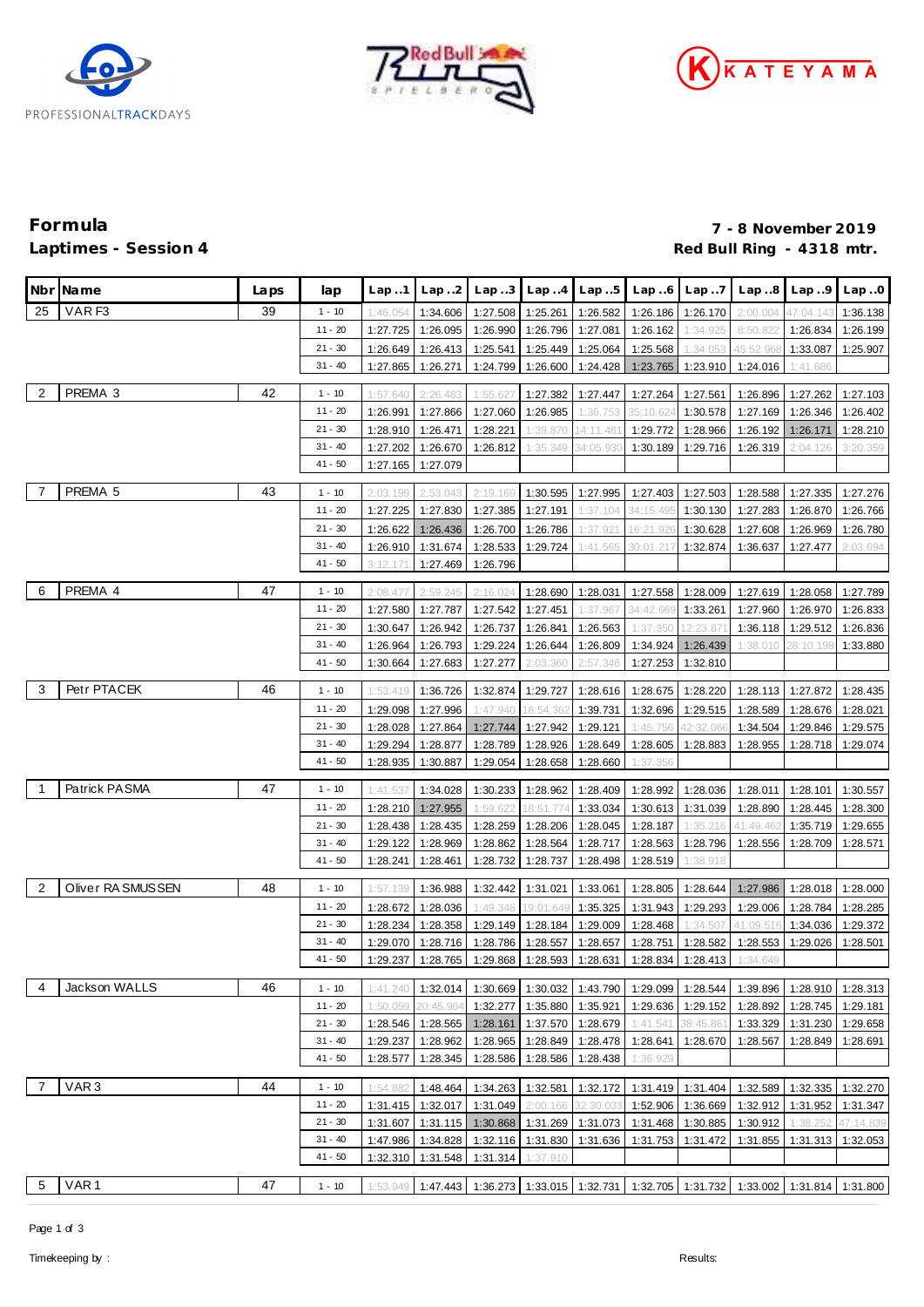





# **Formula 7 - 8 November 2019** Red Bull Ring - 4318 mtr.

|    | Nbr Name          | Laps | lap                    | Lap 1                | Lap2                 | Lap.3                | Lap.4                          | Lap.5                         | Lap6                                | Lap.7                | Lap.8                                                                                 | Lap.9                | Lap.0                 |
|----|-------------------|------|------------------------|----------------------|----------------------|----------------------|--------------------------------|-------------------------------|-------------------------------------|----------------------|---------------------------------------------------------------------------------------|----------------------|-----------------------|
|    |                   |      | $11 - 20$              | 1:31.553             | 1:32.613             | 1:31.833             | 1:58.804                       | 32:23.49                      | 1:51.713                            | 1:41.646             | 1:35.069                                                                              | 1:33.222             | 1:32.231              |
|    |                   |      | 21 - 30                | 1:31.971             | 1:33.004             | 1:31.438             |                                | 1:31.132 1:31.328             | 1:31.036                            | 1:31.262             | 1:31.145                                                                              | 1:39.951             | 46:41.746             |
|    |                   |      | 31 - 40                | 1:45.008             | 1:42.051             | 1:34.047             | 1:32.371                       | 1:31.955                      | 1:31.793                            | 1:31.838             | 2:14.583                                                                              | 10:19.66             | 1:33.368              |
|    |                   |      | $41 - 50$              | 1:31.733             | 1:31.588             | 1:31.392             | 1:35.388                       | 1:31.199                      | 1:31.215                            | 1:51.069             |                                                                                       |                      |                       |
| 5  | PREMA 2           | 57   |                        |                      |                      |                      |                                |                               |                                     |                      |                                                                                       |                      |                       |
|    |                   |      | $1 - 10$<br>$11 - 20$  | 1:43.635             | 1:38.311             | 1:34.106             | 1:33.660                       | 1:33.720                      | 1:32.747                            | 1:32.593             | 1:33.319                                                                              | 1:32.543             | 1:32.766              |
|    |                   |      |                        | 1:32.461             | 1:32.185             | 1:41.110             | 10:56.846                      | 1:43.413                      | 1:38.872                            | 1:35.794             | 1:34.403                                                                              | 1:32.866             | 1:33.701              |
|    |                   |      | $21 - 30$<br>$31 - 40$ | 1:34.886<br>1:33.354 | 1:32.969             | 1:32.736             | 1:33.181                       | 1:33.400                      | 1:40.805<br>1:32.485                | 33:27.46             | 1:42.089                                                                              | 1:36.980             | 1:33.720              |
|    |                   |      | $41 - 50$              | 2:14.200             | 1:32.597<br>1:34.545 | 1:32.330<br>1:33.094 | 1:32.772                       | 1:31.929 1:32.663<br>1:32.784 | 1:32.641                            | 1:31.830<br>1:32.461 | 1:31.617<br>1:32.443                                                                  | 1:37.509<br>1:32.341 | 29:01.708<br>1:32.521 |
|    |                   |      | $51 - 60$              | 1:32.619             | 1:32.438             | 1:32.309             | 1:32.161                       | 1:32.156                      | 1:32.375                            | 1:38.518             |                                                                                       |                      |                       |
|    |                   |      |                        |                      |                      |                      |                                |                               |                                     |                      |                                                                                       |                      |                       |
| 77 | <b>US1</b>        | 65   | $1 - 10$               | 1:41.442             | 1:37.749             | 1:34.725             | 1:32.798                       | 1:34.595                      | 1:32.696                            | 1:32.437             | 1:35.257                                                                              | 1:32.322             | 1:32.089              |
|    |                   |      | $11 - 20$              | 1:41.265             | 14:00.341            | 1:33.735             | 1:32.626                       | 1:32.139                      | 1:32.639                            | 1:31.855             | 1:32.628                                                                              | 1:32.259             | 1:32.019              |
|    |                   |      | $21 - 30$              | 1:37.689             | 33:27.147            | 1:35.994             | 1:33.563                       | 1:32.842                      | 1:32.528                            | 1:32.278             | 1:31.719                                                                              | 1:31.970             | 1:31.823              |
|    |                   |      | $31 - 40$              | 1:39.107             | 7:23.566             | 1:43.150             | 1:37.059                       | 1:35.050                      | 1:33.284                            | 1:32.357             | 1:31.997                                                                              | 1:32.000             | 1:32.158              |
|    |                   |      | 41 - 50                | 1:31.651             | 1:33.787             | 1:31.822             | 1:39.757                       | 1:33.385                      | 1:38.124                            | 12:43.50             | 1:33.988                                                                              | 1:32.359             | 1:32.528              |
|    |                   |      | $51 - 60$              | 1:32.113             | 1:31.873             | 1:31.734             | 1:31.742                       | 1:31.765                      | 1:31.661                            | 1:31.755             | 1:37.173                                                                              | 8:07.17              | 1:36.483              |
|    |                   |      | $61 - 70$              | 1:32.836             | 2:08.293             | 2:42.65              | 1:33.191                       | 1:32.366                      |                                     |                      |                                                                                       |                      |                       |
| 6  | VAR <sub>2</sub>  | 46   | $1 - 10$               | 1:50.23              | 1:39.919             | 1:35.511             | 1:34.546                       | 1:33.642                      | 1:33.343                            | 1:32.880             | 1:32.607                                                                              | 1:33.752             | 1:34.766              |
|    |                   |      | $11 - 20$              | 1:32.809             | 1:32.334             | 1:32.454             | 1:32.716                       | 1:50.805                      | 29:25.27                            | 1:55.061             | 1:42.113                                                                              | 1:36.257             | 1:33.785              |
|    |                   |      | $21 - 30$              | 1:32.822             | 1:32.777             | 1:32.308             | 1:32.390                       | 1:32.231                      | 1:33.024                            | 1:31.820             | 1:31.888                                                                              | 1:31.819             | 1:31.871              |
|    |                   |      | $31 - 40$              | 1:39.661             | 45:30.945            | 1:37.972             | 1:33.996                       | 1:39.197                      | 1:41.076                            | 1:33.352             | 1:32.808                                                                              | 1:34.030             | 1:33.055              |
|    |                   |      | $41 - 50$              | 1:32.600             | 1:32.782             | 1:33.639             | 1:32.880                       | 1:32.979                      | 1:47.364                            |                      |                                                                                       |                      |                       |
|    |                   |      |                        |                      |                      |                      |                                |                               |                                     |                      |                                                                                       |                      |                       |
| 8  | VAR4              | 44   | $1 - 10$               | 1:47.140             | 1:37.225             | 1:34.280             | 1:32.596                       | 1:32.557                      | 1:32.235                            | 1:32.314             | 1:32.195                                                                              | 1:32.197             | 1:31.914              |
|    |                   |      | $11 - 20$              | 1:32.357             | 1:33.518             | 1:32.246             | 1:47.722                       | 32:49.17                      | 1:44.355                            | 1:39.340             | 1:36.734                                                                              | 1:33.173             | 1:33.500              |
|    |                   |      | $21 - 30$<br>$31 - 40$ | 1:32.434             | 1:32.445             | 1:32.284             | 1:31.974                       | 1:31.825                      | 1:32.027                            | 1:31.865             | 1:31.836                                                                              | 1:31.997             | 1:38.790              |
|    |                   |      | 41 - 50                | 45:16.33             | 1:36.380             | 1:33.587             | 1:35.617                       | 1:32.831                      | 1:32.421                            | 1:32.463             | 1:32.625                                                                              | 1:33.155             | 1:33.486              |
|    |                   |      |                        | 1:33.126             | 1:33.046             | 1:32.863             | 1:40.693                       |                               |                                     |                      |                                                                                       |                      |                       |
| 16 | <b>BHAITECH 2</b> | 56   | $1 - 10$               | 2:03.230             | 2:54.483             | 1:43.043             | 1:46.627                       | 1:36.625                      | 1:59.737                            | 3:42.517             | 1:34.549                                                                              | 1:34.419             | 1:33.706              |
|    |                   |      | 11 - 20                | 1:33.810             | 1:33.530             | 1:33.677             | 1:33.204                       | 1:33.053                      | 1:32.954                            | 1:32.890             | 1:32.911                                                                              | 1:42.774             | 11:04.084             |
|    |                   |      | $21 - 30$              | 1:41.587             | 1:37.527             | 1:35.309             | 1:33.893                       | 1:33.310                      | 1:33.038                            | 1:33.241             | 1:32.780                                                                              | 1:35.248             | 1:32.820              |
|    |                   |      | $31 - 40$              | 1:32.242             | 1:34.924             | 1:32.472             | 1:33.227                       | 1:32.297                      | 1:32.052                            | 1:32.006             | 1:40.426                                                                              | 51:07.98             | 1:40.944              |
|    |                   |      | $41 - 50$              | 1:36.036             | 1:34.125             | 1:33.443             | 1:33.214                       | 1:33.165                      | 1:33.336                            | 1:33.043             | 1:33.068                                                                              | 1:32.784             | 1:32.997              |
|    |                   |      | 51 - 60                | 1:33.015             | 1:32.835             | 1:32.562             | 1:32.626                       | 1:32.467                      | 1:43.351                            |                      |                                                                                       |                      |                       |
| 14 | <b>BHAITECH1</b>  | 55   | $1 - 10$               | 2:03.177             | 1:44.665             |                      | 1:37.009 1:35.423 1:35.031     |                               | 1:35.810                            | 2:03.339             | 4:49.090                                                                              | 1:35.271             | 1:34.909              |
|    |                   |      | $11 - 20$              | 1:33.731             |                      |                      |                                |                               |                                     |                      | 1:33.821   1:33.676   1:33.401   1:32.993   1:33.375   1:33.227   1:33.173   1:33.378 |                      | 1:45.818              |
|    |                   |      | $21 - 30$              | 14:09.987            | 1:44.923             |                      | 1:37.255 1:34.381 1:33.557     |                               | 1:33.058                            |                      | 1:33.514 1:33.130 1:32.278                                                            |                      | 1:32.841              |
|    |                   |      | $31 - 40$              | 1:33.361             | 1:36.174             |                      | 1:32.471 1:32.695 1:32.793     |                               | 1:32.380                            | 1:48.456             | 51:48.148                                                                             | 1:42.363             | 1:35.010              |
|    |                   |      | $41 - 50$              | 1:33.729             | 1:32.855             |                      | 1:33.827   1:33.143   1:32.573 |                               | 1:32.670                            | 1:36.305             | 1:32.582                                                                              | 1:33.022             | 1:32.570              |
|    |                   |      | $51 - 60$              | 1:33.283             | 1:34.468             |                      | 1:32.854 1:35.976              | 2:04.092                      |                                     |                      |                                                                                       |                      |                       |
|    |                   |      |                        |                      |                      |                      |                                |                               |                                     |                      |                                                                                       |                      |                       |
| 4  | PREMA 1           | 56   | $1 - 10$               | 1:58.908             | 1:44.455             |                      | 1:35.279 1:33.335 1:32.745     |                               |                                     |                      | 1:32.430 1:32.296 1:32.378 1:32.364                                                   |                      | 1:33.334              |
|    |                   |      | $11 - 20$              | 2:07.300             | 11:08.491            |                      | 1:46.235 1:36.430 1:35.633     |                               |                                     |                      | 1:33.874   1:35.123   1:33.737   1:40.326                                             |                      | 1:33.004              |
|    |                   |      | $21 - 30$              | 1:32.563             | 1:43.799             | 1:33.370             | 1:52.865 41:13.46              |                               | 1:47.595                            | 1:37.848             | 1:36.056                                                                              | 1:34.247             | 1:39.109              |
|    |                   |      | $31 - 40$              | 1:33.411             | 1:34.287             |                      | 1:32.642 1:33.322 1:32.503     |                               | 1:42.393                            | 1:49.509             | 16:14.520                                                                             | 2:26.892             | 1:34.847              |
|    |                   |      | $41 - 50$              | 1:33.957             | 1:33.522             |                      | 1:33.439 1:36.085 1:33.577     |                               | 1:33.397                            | 1:33.207             | 1:33.218                                                                              | 1:32.863             | 1:32.300              |
|    |                   |      | $51 - 60$              | 1:32.543             | 1:32.571             |                      | 1:32.473 1:33.033 1:32.594     |                               | 1:42.069                            |                      |                                                                                       |                      |                       |
| 8  | MM <sub>2</sub>   | 49   | $1 - 10$               | 2:07.357             | 1:42.207             |                      |                                |                               | 1:37.220 1:35.195 1:35.754 1:34.900 | 2:01.987             | 7:09.877                                                                              | 1:43.360 1:35.241    |                       |

Page 2 of 3